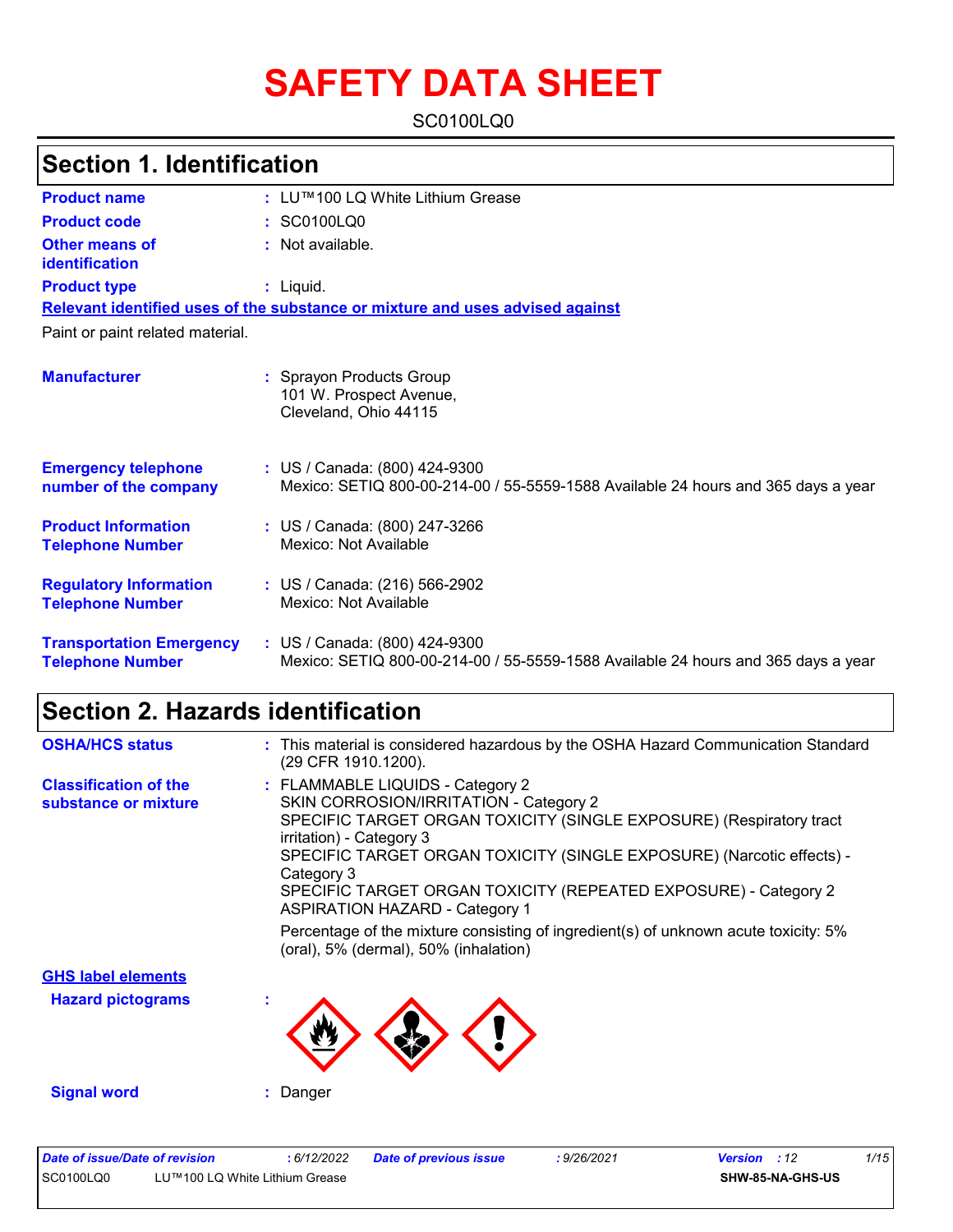### **Section 2. Hazards identification**

| <b>Hazard statements</b>                   | : Highly flammable liquid and vapor.<br>May be fatal if swallowed and enters airways.<br>Causes skin irritation.<br>May cause respiratory irritation.<br>May cause drowsiness or dizziness.<br>May cause damage to organs through prolonged or repeated exposure.                                                                                                                                                               |
|--------------------------------------------|---------------------------------------------------------------------------------------------------------------------------------------------------------------------------------------------------------------------------------------------------------------------------------------------------------------------------------------------------------------------------------------------------------------------------------|
| <b>Precautionary statements</b>            |                                                                                                                                                                                                                                                                                                                                                                                                                                 |
| <b>Prevention</b>                          | : Wear protective gloves, protective clothing and eye or face protection. Keep away from<br>heat, hot surfaces, sparks, open flames and other ignition sources. No smoking. Use<br>explosion-proof electrical, ventilating or lighting equipment. Use non-sparking tools.<br>Take action to prevent static discharges. Use only outdoors or in a well-ventilated area.<br>Do not breathe vapor. Wash thoroughly after handling. |
| <b>Response</b>                            | : IF INHALED: Remove person to fresh air and keep comfortable for breathing. Call a<br>POISON CENTER or doctor if you feel unwell. IF SWALLOWED: Immediately call a<br>POISON CENTER or doctor. Do NOT induce vomiting. IF ON SKIN (or hair): Take off<br>immediately all contaminated clothing. Rinse skin with water. IF ON SKIN: Wash with<br>plenty of water. If skin irritation occurs: Get medical advice or attention.   |
| <b>Storage</b>                             | : Store locked up. Store in a well-ventilated place. Keep container tightly closed. Keep<br>cool.                                                                                                                                                                                                                                                                                                                               |
| <b>Disposal</b>                            | : Dispose of contents and container in accordance with all local, regional, national and<br>international regulations.                                                                                                                                                                                                                                                                                                          |
| <b>Supplemental label</b><br>elements      | DELAYED EFFECTS FROM LONG TERM OVEREXPOSURE. Contains solvents which<br>can cause permanent brain and nervous system damage. Intentional misuse by<br>deliberately concentrating and inhaling the contents can be harmful or fatal. WARNING:<br>This product contains chemicals known to the State of California to cause cancer and<br>birth defects or other reproductive harm. FOR INDUSTRIAL USE ONLY.                      |
|                                            | Please refer to the SDS for additional information. Keep out of reach of children. Do not<br>transfer contents to other containers for storage.                                                                                                                                                                                                                                                                                 |
| <b>Hazards not otherwise</b><br>classified | : None known.                                                                                                                                                                                                                                                                                                                                                                                                                   |

### **Section 3. Composition/information on ingredients**

| <b>Substance/mixture</b> | : Mixture        |
|--------------------------|------------------|
| Other means of           | : Not available. |
| identification           |                  |

#### **CAS number/other identifiers**

| <b>Ingredient name</b>              | % by weight | <b>CAS number</b> |
|-------------------------------------|-------------|-------------------|
| Light Aliphatic Hydrocarbon Solvent | I≥25 - ≤50  | 64742-49-0        |
| Heavy Naphthenic Petroleum Oil      | 1≥25 - ≤50  | 64742-52-5        |
| Highly refined Naphthenic Oil       | $\leq 10$   | 64742-53-6        |
| Lt. Aliphatic Hydrocarbon Solvent   | l≤3         | 64742-89-8        |
| l Zinc Oxide I                      | l≤3         | 1314-13-2         |
| Methyl Cyclohexane                  | l≤3         | 108-87-2          |

Any concentration shown as a range is to protect confidentiality or is due to batch variation.

**There are no additional ingredients present which, within the current knowledge of the supplier and in the concentrations applicable, are classified and hence require reporting in this section.**

**Occupational exposure limits, if available, are listed in Section 8.**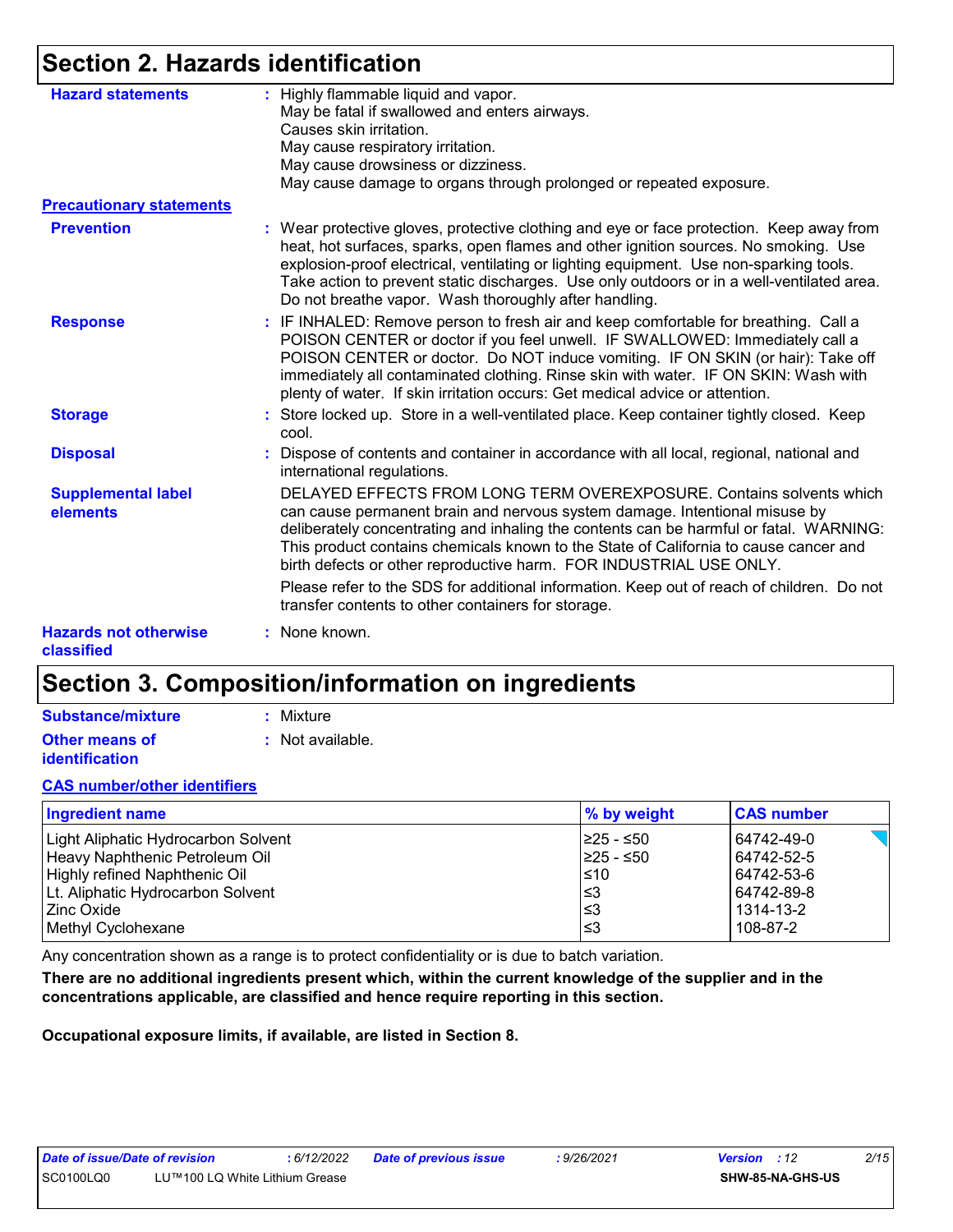# **Section 4. First aid measures**

| <b>Description of necessary first aid measures</b> |                                                                                                                                                                                                                                                                                                                                                                                                                                                                                                                                                                                                                                                                                                                                                         |
|----------------------------------------------------|---------------------------------------------------------------------------------------------------------------------------------------------------------------------------------------------------------------------------------------------------------------------------------------------------------------------------------------------------------------------------------------------------------------------------------------------------------------------------------------------------------------------------------------------------------------------------------------------------------------------------------------------------------------------------------------------------------------------------------------------------------|
| <b>Eye contact</b>                                 | : Immediately flush eyes with plenty of water, occasionally lifting the upper and lower<br>eyelids. Check for and remove any contact lenses. Continue to rinse for at least 10<br>minutes. Get medical attention.                                                                                                                                                                                                                                                                                                                                                                                                                                                                                                                                       |
| <b>Inhalation</b>                                  | : Remove victim to fresh air and keep at rest in a position comfortable for breathing. If it<br>is suspected that fumes are still present, the rescuer should wear an appropriate mask<br>or self-contained breathing apparatus. If not breathing, if breathing is irregular or if<br>respiratory arrest occurs, provide artificial respiration or oxygen by trained personnel. It<br>may be dangerous to the person providing aid to give mouth-to-mouth resuscitation.<br>Get medical attention. If necessary, call a poison center or physician. If unconscious,<br>place in recovery position and get medical attention immediately. Maintain an open<br>airway. Loosen tight clothing such as a collar, tie, belt or waistband.                    |
| <b>Skin contact</b>                                | : Flush contaminated skin with plenty of water. Remove contaminated clothing and<br>shoes. Continue to rinse for at least 10 minutes. Get medical attention. Wash clothing<br>before reuse. Clean shoes thoroughly before reuse.                                                                                                                                                                                                                                                                                                                                                                                                                                                                                                                        |
| <b>Ingestion</b>                                   | : Get medical attention immediately. Call a poison center or physician. Wash out mouth<br>with water. Remove dentures if any. If material has been swallowed and the exposed<br>person is conscious, give small quantities of water to drink. Stop if the exposed person<br>feels sick as vomiting may be dangerous. Aspiration hazard if swallowed. Can enter<br>lungs and cause damage. Do not induce vomiting. If vomiting occurs, the head should<br>be kept low so that vomit does not enter the lungs. Never give anything by mouth to an<br>unconscious person. If unconscious, place in recovery position and get medical<br>attention immediately. Maintain an open airway. Loosen tight clothing such as a collar,<br>tie, belt or waistband. |

#### **Most important symptoms/effects, acute and delayed**

| <b>Potential acute health effects</b> |                                                                                                                                                                                           |
|---------------------------------------|-------------------------------------------------------------------------------------------------------------------------------------------------------------------------------------------|
| <b>Eye contact</b>                    | : No known significant effects or critical hazards.                                                                                                                                       |
| <b>Inhalation</b>                     | : Can cause central nervous system (CNS) depression. May cause drowsiness or<br>dizziness. May cause respiratory irritation.                                                              |
| <b>Skin contact</b>                   | : Causes skin irritation.                                                                                                                                                                 |
| <b>Ingestion</b>                      | : Can cause central nervous system (CNS) depression. May be fatal if swallowed and<br>enters airways.                                                                                     |
| <b>Over-exposure signs/symptoms</b>   |                                                                                                                                                                                           |
| <b>Eye contact</b>                    | : Adverse symptoms may include the following:<br>pain or irritation<br>watering<br>redness                                                                                                |
| <b>Inhalation</b>                     | : Adverse symptoms may include the following:<br>respiratory tract irritation<br>coughing<br>nausea or vomiting<br>headache<br>drowsiness/fatigue<br>dizziness/vertigo<br>unconsciousness |
| <b>Skin contact</b>                   | : Adverse symptoms may include the following:<br>irritation<br>redness                                                                                                                    |
| <b>Ingestion</b>                      | : Adverse symptoms may include the following:<br>nausea or vomiting                                                                                                                       |

#### **Indication of immediate medical attention and special treatment needed, if necessary**

| Date of issue/Date of revision | 6/12/2022                      | <b>Date of previous issue</b> | 9/26/2021 | <b>Version</b> : 12 | 3/15 |
|--------------------------------|--------------------------------|-------------------------------|-----------|---------------------|------|
| SC0100LQ0                      | LU™100 LQ White Lithium Grease |                               |           | SHW-85-NA-GHS-US    |      |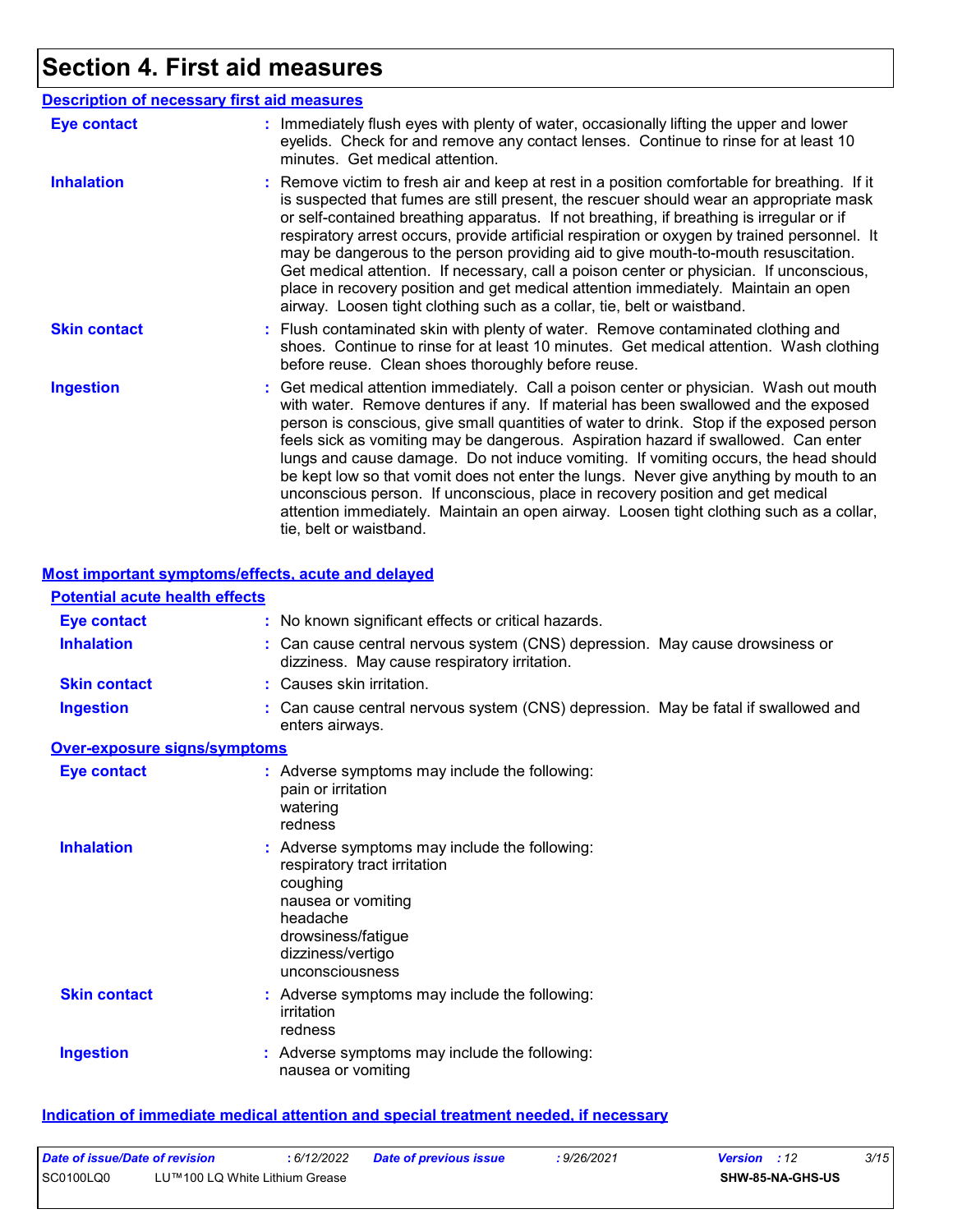### **Section 4. First aid measures**

| <b>Notes to physician</b>         | : Treat symptomatically. Contact poison treatment specialist immediately if large<br>quantities have been ingested or inhaled.                                                                                                                                                                                          |
|-----------------------------------|-------------------------------------------------------------------------------------------------------------------------------------------------------------------------------------------------------------------------------------------------------------------------------------------------------------------------|
| <b>Specific treatments</b>        | : No specific treatment.                                                                                                                                                                                                                                                                                                |
| <b>Protection of first-aiders</b> | : No action shall be taken involving any personal risk or without suitable training. If it is<br>suspected that fumes are still present, the rescuer should wear an appropriate mask or<br>self-contained breathing apparatus. It may be dangerous to the person providing aid to<br>give mouth-to-mouth resuscitation. |

**See toxicological information (Section 11)**

### **Section 5. Fire-fighting measures**

| <b>Extinguishing media</b>                               |                                                                                                                                                                                                                                                                                                                                                                                                                                 |
|----------------------------------------------------------|---------------------------------------------------------------------------------------------------------------------------------------------------------------------------------------------------------------------------------------------------------------------------------------------------------------------------------------------------------------------------------------------------------------------------------|
| <b>Suitable extinguishing</b><br>media                   | : Use dry chemical, $CO2$ , water spray (fog) or foam.                                                                                                                                                                                                                                                                                                                                                                          |
| <b>Unsuitable extinguishing</b><br>media                 | : Do not use water jet.                                                                                                                                                                                                                                                                                                                                                                                                         |
| <b>Specific hazards arising</b><br>from the chemical     | : Highly flammable liquid and vapor. Runoff to sewer may create fire or explosion hazard.<br>In a fire or if heated, a pressure increase will occur and the container may burst, with the<br>risk of a subsequent explosion. The vapor/gas is heavier than air and will spread along<br>the ground. Vapors may accumulate in low or confined areas or travel a considerable<br>distance to a source of ignition and flash back. |
| <b>Hazardous thermal</b><br>decomposition products       | : Decomposition products may include the following materials:<br>carbon dioxide<br>carbon monoxide<br>metal oxide/oxides                                                                                                                                                                                                                                                                                                        |
| <b>Special protective actions</b><br>for fire-fighters   | : Promptly isolate the scene by removing all persons from the vicinity of the incident if<br>there is a fire. No action shall be taken involving any personal risk or without suitable<br>training. Move containers from fire area if this can be done without risk. Use water<br>spray to keep fire-exposed containers cool.                                                                                                   |
| <b>Special protective</b><br>equipment for fire-fighters | : Fire-fighters should wear appropriate protective equipment and self-contained breathing<br>apparatus (SCBA) with a full face-piece operated in positive pressure mode.                                                                                                                                                                                                                                                        |

### **Section 6. Accidental release measures**

#### **Personal precautions, protective equipment and emergency procedures**

| For non-emergency<br>personnel   | : No action shall be taken involving any personal risk or without suitable training.<br>Evacuate surrounding areas. Keep unnecessary and unprotected personnel from<br>entering. Do not touch or walk through spilled material. Shut off all ignition sources.<br>No flares, smoking or flames in hazard area. Avoid breathing vapor or mist. Provide<br>adequate ventilation. Wear appropriate respirator when ventilation is inadequate. Put<br>on appropriate personal protective equipment. |
|----------------------------------|-------------------------------------------------------------------------------------------------------------------------------------------------------------------------------------------------------------------------------------------------------------------------------------------------------------------------------------------------------------------------------------------------------------------------------------------------------------------------------------------------|
| For emergency responders         | : If specialized clothing is required to deal with the spillage, take note of any information in<br>Section 8 on suitable and unsuitable materials. See also the information in "For non-<br>emergency personnel".                                                                                                                                                                                                                                                                              |
| <b>Environmental precautions</b> | : Avoid dispersal of spilled material and runoff and contact with soil, waterways, drains<br>and sewers. Inform the relevant authorities if the product has caused environmental<br>pollution (sewers, waterways, soil or air).                                                                                                                                                                                                                                                                 |

#### **Methods and materials for containment and cleaning up**

| Date of issue/Date of revision |                                | 6/12/2022 | Date of previous issue | : 9/26/2021 | <b>Version</b> : 12 | 4/15 |
|--------------------------------|--------------------------------|-----------|------------------------|-------------|---------------------|------|
| SC0100LQ0                      | LU™100 LQ White Lithium Grease |           |                        |             | SHW-85-NA-GHS-US    |      |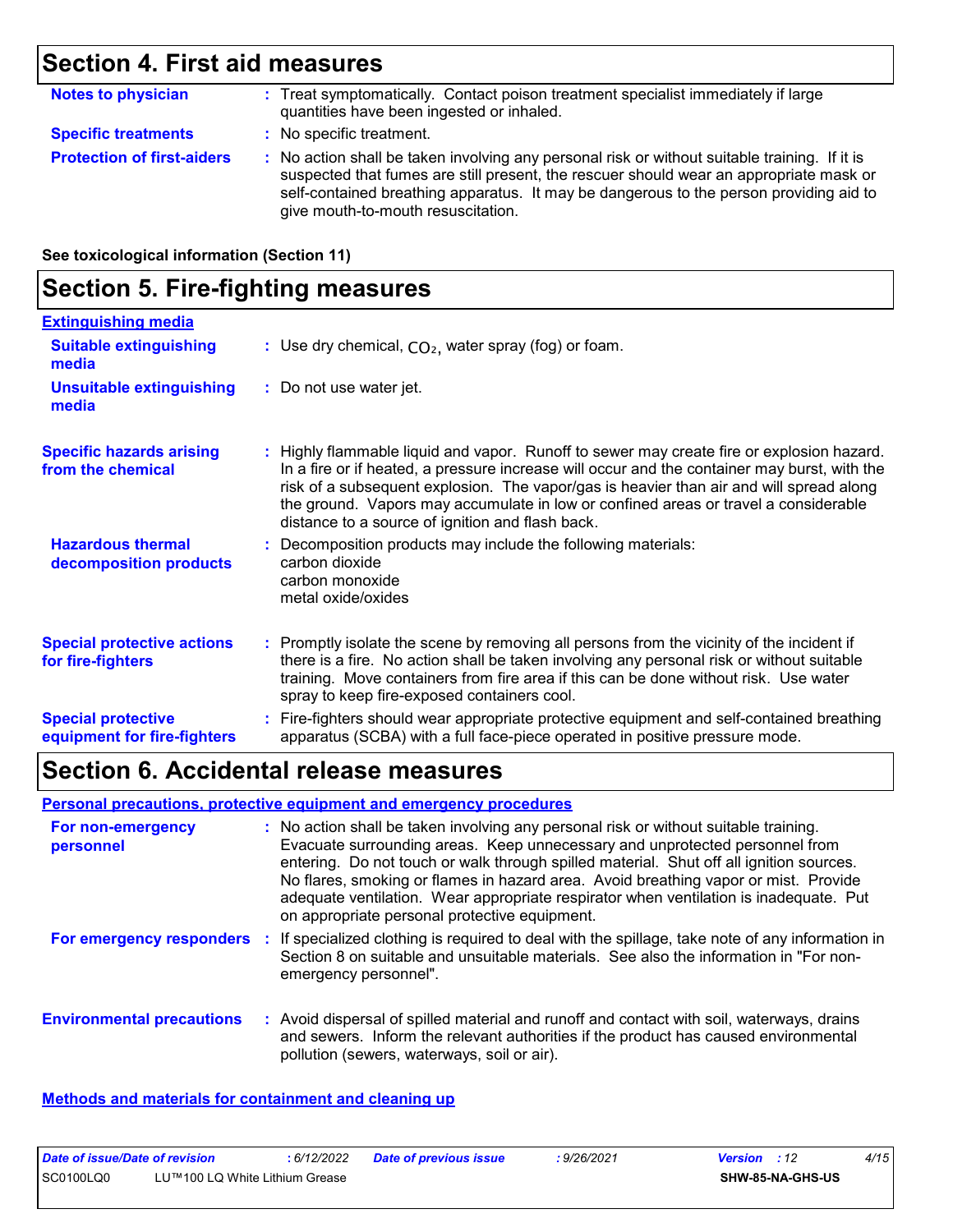### **Section 6. Accidental release measures**

| <b>Small spill</b> | : Stop leak if without risk. Move containers from spill area. Use spark-proof tools and<br>explosion-proof equipment. Dilute with water and mop up if water-soluble. Alternatively,<br>or if water-insoluble, absorb with an inert dry material and place in an appropriate waste<br>disposal container. Dispose of via a licensed waste disposal contractor.                                                                                                                                                                                                                                                                                                                                                                                                        |
|--------------------|----------------------------------------------------------------------------------------------------------------------------------------------------------------------------------------------------------------------------------------------------------------------------------------------------------------------------------------------------------------------------------------------------------------------------------------------------------------------------------------------------------------------------------------------------------------------------------------------------------------------------------------------------------------------------------------------------------------------------------------------------------------------|
| <b>Large spill</b> | : Stop leak if without risk. Move containers from spill area. Use spark-proof tools and<br>explosion-proof equipment. Approach release from upwind. Prevent entry into sewers,<br>water courses, basements or confined areas. Wash spillages into an effluent treatment<br>plant or proceed as follows. Contain and collect spillage with non-combustible,<br>absorbent material e.g. sand, earth, vermiculite or diatomaceous earth and place in<br>container for disposal according to local regulations (see Section 13). Dispose of via a<br>licensed waste disposal contractor. Contaminated absorbent material may pose the<br>same hazard as the spilled product. Note: see Section 1 for emergency contact<br>information and Section 13 for waste disposal. |

### **Section 7. Handling and storage**

#### **Precautions for safe handling**

| <b>Protective measures</b>                                                       | : Put on appropriate personal protective equipment (see Section 8). Do not breathe<br>vapor or mist. Do not swallow. Avoid contact with eyes, skin and clothing. Use only<br>with adequate ventilation. Wear appropriate respirator when ventilation is inadequate.<br>Do not enter storage areas and confined spaces unless adequately ventilated. Keep in<br>the original container or an approved alternative made from a compatible material, kept<br>tightly closed when not in use. Store and use away from heat, sparks, open flame or<br>any other ignition source. Use explosion-proof electrical (ventilating, lighting and<br>material handling) equipment. Use only non-sparking tools. Take precautionary<br>measures against electrostatic discharges. Empty containers retain product residue<br>and can be hazardous. Do not reuse container. |
|----------------------------------------------------------------------------------|---------------------------------------------------------------------------------------------------------------------------------------------------------------------------------------------------------------------------------------------------------------------------------------------------------------------------------------------------------------------------------------------------------------------------------------------------------------------------------------------------------------------------------------------------------------------------------------------------------------------------------------------------------------------------------------------------------------------------------------------------------------------------------------------------------------------------------------------------------------|
| <b>Advice on general</b><br>occupational hygiene                                 | : Eating, drinking and smoking should be prohibited in areas where this material is<br>handled, stored and processed. Workers should wash hands and face before eating,<br>drinking and smoking. Remove contaminated clothing and protective equipment before<br>entering eating areas. See also Section 8 for additional information on hygiene<br>measures.                                                                                                                                                                                                                                                                                                                                                                                                                                                                                                 |
| <b>Conditions for safe storage,</b><br>including any<br><b>incompatibilities</b> | : Store in accordance with local regulations. Store in a segregated and approved area.<br>Store in original container protected from direct sunlight in a dry, cool and well-ventilated<br>area, away from incompatible materials (see Section 10) and food and drink. Store<br>locked up. Eliminate all ignition sources. Separate from oxidizing materials. Keep<br>container tightly closed and sealed until ready for use. Containers that have been<br>opened must be carefully resealed and kept upright to prevent leakage. Do not store in<br>unlabeled containers. Use appropriate containment to avoid environmental<br>contamination. See Section 10 for incompatible materials before handling or use.                                                                                                                                            |

### **Section 8. Exposure controls/personal protection**

#### **Control parameters**

**Occupational exposure limits (OSHA United States)**

| <b>Ingredient name</b>                                                |  |            | CAS#                          |                          | <b>Exposure limits</b>                      |                                                                                                                                           |      |
|-----------------------------------------------------------------------|--|------------|-------------------------------|--------------------------|---------------------------------------------|-------------------------------------------------------------------------------------------------------------------------------------------|------|
| Light Aliphatic Hydrocarbon Solvent<br>Heavy Naphthenic Petroleum Oil |  |            |                               | 64742-49-0<br>64742-52-5 | None.<br>ACGIH TLV (United States, 1/2021). |                                                                                                                                           |      |
|                                                                       |  |            |                               |                          |                                             | TWA: 5 mg/m <sup>3</sup> 8 hours. Form: Inhalable                                                                                         |      |
|                                                                       |  |            |                               |                          | fraction                                    | OSHA PEL (United States, 5/2018).                                                                                                         |      |
|                                                                       |  |            |                               |                          | TWA: 5 mg/m <sup>3</sup> 8 hours.           |                                                                                                                                           |      |
|                                                                       |  |            |                               |                          |                                             | NIOSH REL (United States, 10/2020).<br>TWA: 5 mg/m <sup>3</sup> 10 hours. Form: Mist<br>STEL: 10 mg/m <sup>3</sup> 15 minutes. Form: Mist |      |
| Highly refined Naphthenic Oil                                         |  |            |                               | 64742-53-6               |                                             | ACGIH TLV (United States, 1/2021).                                                                                                        |      |
| <b>Date of issue/Date of revision</b>                                 |  | :6/12/2022 | <b>Date of previous issue</b> |                          | : 9/26/2021                                 | <b>Version</b> : 12                                                                                                                       | 5/15 |
| SC0100LQ0<br>LU™100 LQ White Lithium Grease                           |  |            |                               |                          | <b>SHW-85-NA-GHS-US</b>                     |                                                                                                                                           |      |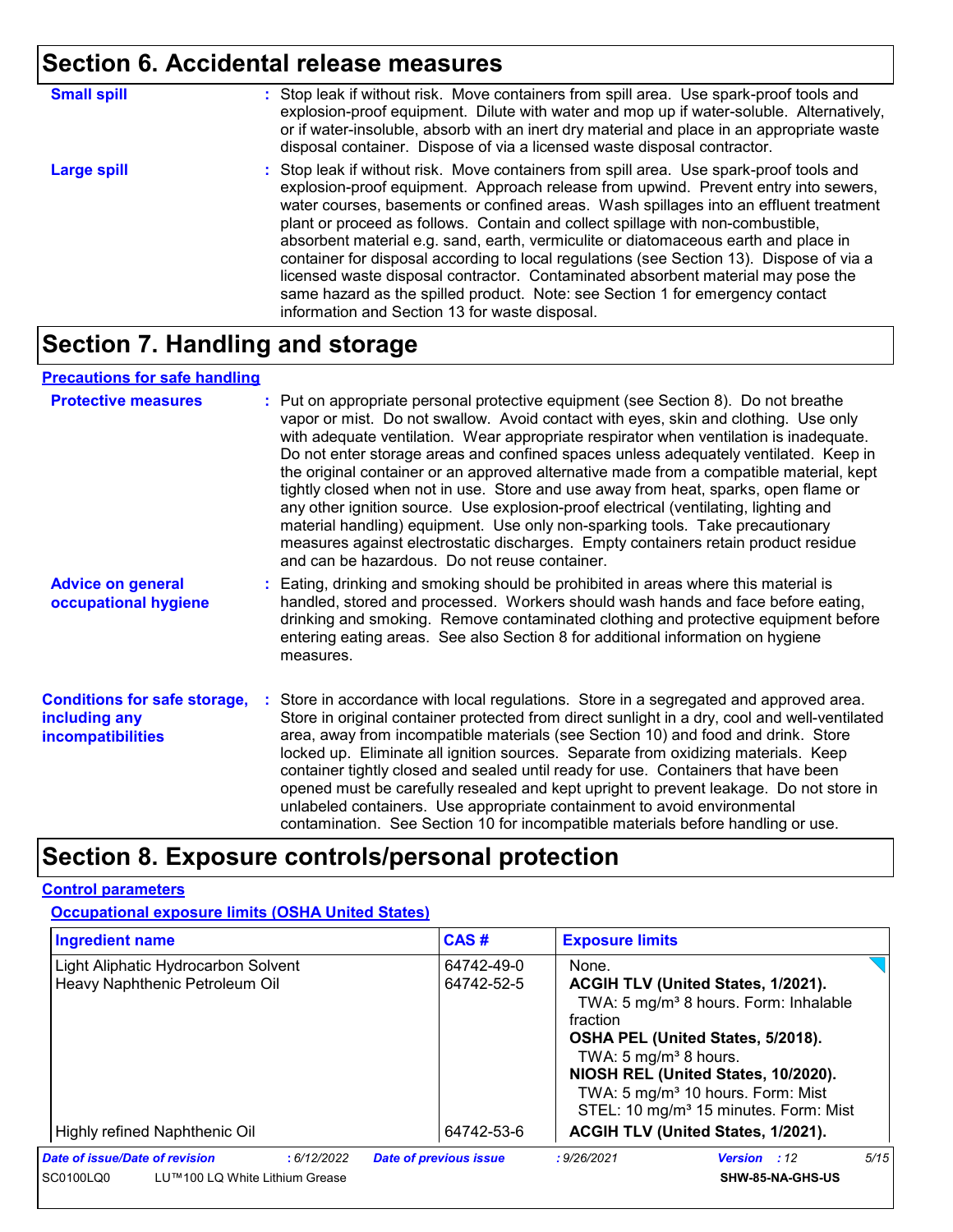# **Section 8. Exposure controls/personal protection**

|                                                        |                         | TWA: 5 mg/m <sup>3</sup> 8 hours. Form: Inhalable<br>fraction<br>OSHA PEL (United States, 5/2018).<br>TWA: 5 mg/m <sup>3</sup> 8 hours.<br>NIOSH REL (United States, 10/2020).<br>TWA: 5 mg/m <sup>3</sup> 10 hours. Form: Mist<br>STEL: 10 mg/m <sup>3</sup> 15 minutes. Form: Mist                                                                                                                                                                                                                                                                                                                  |
|--------------------------------------------------------|-------------------------|-------------------------------------------------------------------------------------------------------------------------------------------------------------------------------------------------------------------------------------------------------------------------------------------------------------------------------------------------------------------------------------------------------------------------------------------------------------------------------------------------------------------------------------------------------------------------------------------------------|
| Lt. Aliphatic Hydrocarbon Solvent<br><b>Zinc Oxide</b> | 64742-89-8<br>1314-13-2 | None.<br>NIOSH REL (United States, 10/2020).<br>CEIL: 15 mg/m <sup>3</sup> Form: Dust<br>TWA: 5 mg/m <sup>3</sup> 10 hours. Form: Dust and<br>fumes<br>STEL: 10 mg/m <sup>3</sup> 15 minutes. Form: Fume<br>OSHA PEL (United States, 5/2018).<br>TWA: 5 mg/m <sup>3</sup> 8 hours. Form: Fume<br>TWA: 5 mg/m <sup>3</sup> 8 hours. Form: Respirable<br>fraction<br>TWA: 15 mg/m <sup>3</sup> 8 hours. Form: Total dust<br>ACGIH TLV (United States, 1/2021).<br>TWA: 2 mg/m <sup>3</sup> 8 hours. Form: Respirable<br>fraction<br>STEL: 10 mg/m <sup>3</sup> 15 minutes. Form:<br>Respirable fraction |
| Methyl Cyclohexane                                     | 108-87-2                | <b>ACGIH TLV (United States, 1/2021).</b><br>TWA: 400 ppm 8 hours.<br>TWA: 1610 mg/m <sup>3</sup> 8 hours.<br>NIOSH REL (United States, 10/2020).<br>TWA: 400 ppm 10 hours.<br>TWA: 1600 mg/m <sup>3</sup> 10 hours.<br>OSHA PEL (United States, 5/2018).<br>TWA: 500 ppm 8 hours.<br>TWA: 2000 mg/m <sup>3</sup> 8 hours.                                                                                                                                                                                                                                                                            |

#### **Occupational exposure limits (Canada)**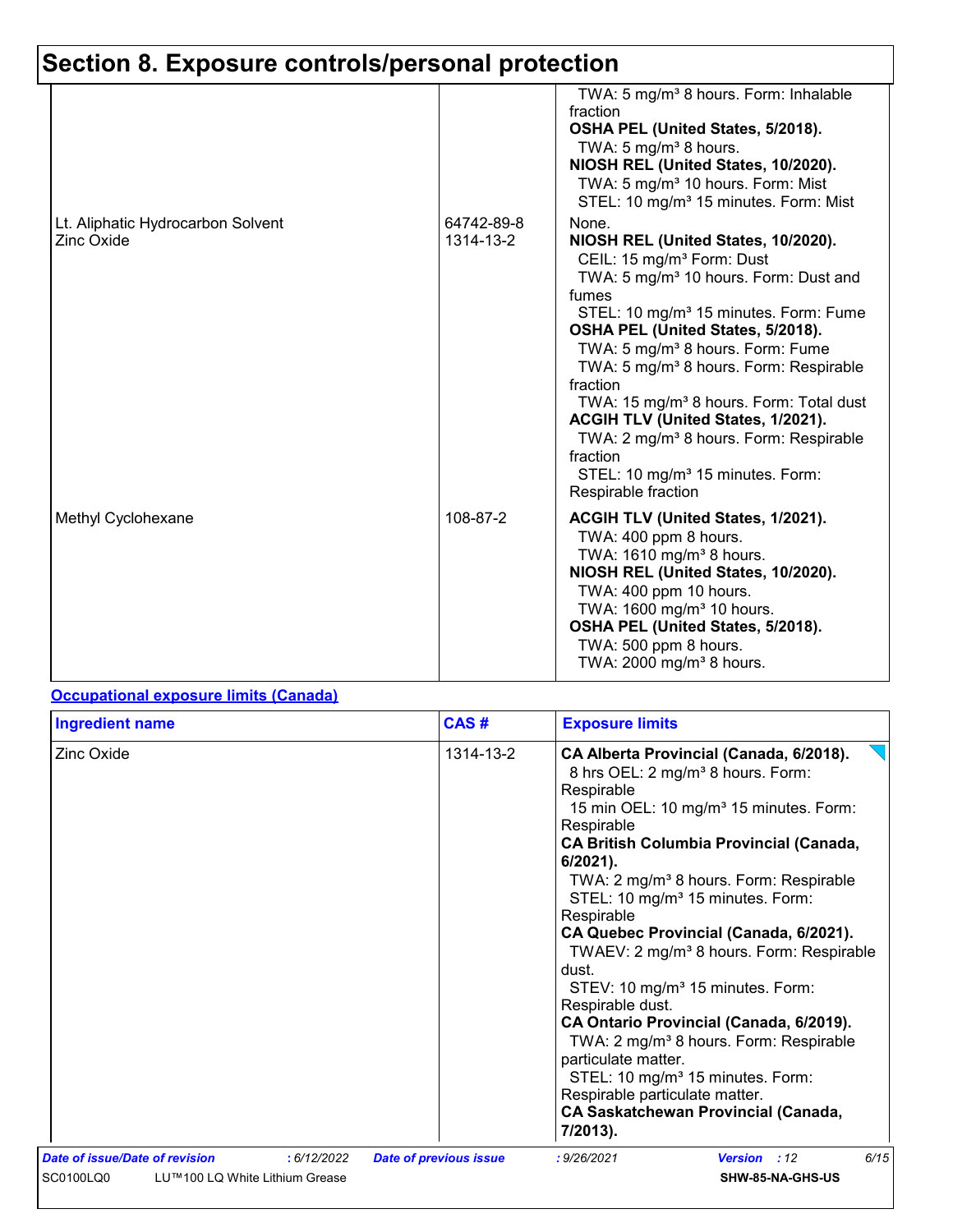# **Section 8. Exposure controls/personal protection**

|                   |          | STEL: 10 mg/m <sup>3</sup> 15 minutes. Form:<br>respirable dust and fume<br>TWA: 2 mg/m <sup>3</sup> 8 hours. Form: respirable<br>dust and fume                                                                                                                                                                                                                                                                                                                                                                   |
|-------------------|----------|-------------------------------------------------------------------------------------------------------------------------------------------------------------------------------------------------------------------------------------------------------------------------------------------------------------------------------------------------------------------------------------------------------------------------------------------------------------------------------------------------------------------|
| Methylcyclohexane | 108-87-2 | CA Alberta Provincial (Canada, 6/2018).<br>8 hrs OEL: 400 ppm 8 hours.<br>8 hrs OEL: 1610 mg/m <sup>3</sup> 8 hours.<br><b>CA British Columbia Provincial (Canada,</b><br>$6/2021$ ).<br>TWA: 400 ppm 8 hours.<br>CA Ontario Provincial (Canada, 6/2019).<br>TWA: 400 ppm 8 hours.<br>CA Quebec Provincial (Canada, 6/2021).<br>TWAEV: 400 ppm 8 hours.<br>TWAEV: 1610 mg/m <sup>3</sup> 8 hours.<br><b>CA Saskatchewan Provincial (Canada,</b><br>7/2013).<br>STEL: 500 ppm 15 minutes.<br>TWA: 400 ppm 8 hours. |

#### **Occupational exposure limits (Mexico)**

|                    | CAS#      | <b>Exposure limits</b>                                                                                                                                                              |
|--------------------|-----------|-------------------------------------------------------------------------------------------------------------------------------------------------------------------------------------|
| Zinc Oxide         | 1314-13-2 | NOM-010-STPS-2014 (Mexico, 4/2016).<br>TWA: 2 mg/m <sup>3</sup> 8 hours. Form: Respirable<br><b>fraction</b><br>STEL: 10 mg/m <sup>3</sup> 15 minutes. Form:<br>Respirable fraction |
| Methyl Cyclohexane | 108-87-2  | NOM-010-STPS-2014 (Mexico, 4/2016).<br>TWA: 400 ppm 8 hours.                                                                                                                        |

| <b>Appropriate engineering</b><br><b>controls</b> | : Use only with adequate ventilation. Use process enclosures, local exhaust ventilation or<br>other engineering controls to keep worker exposure to airborne contaminants below any<br>recommended or statutory limits. The engineering controls also need to keep gas,<br>vapor or dust concentrations below any lower explosive limits. Use explosion-proof<br>ventilation equipment.           |
|---------------------------------------------------|---------------------------------------------------------------------------------------------------------------------------------------------------------------------------------------------------------------------------------------------------------------------------------------------------------------------------------------------------------------------------------------------------|
| <b>Environmental exposure</b><br><b>controls</b>  | Emissions from ventilation or work process equipment should be checked to ensure<br>they comply with the requirements of environmental protection legislation. In some<br>cases, fume scrubbers, filters or engineering modifications to the process equipment<br>will be necessary to reduce emissions to acceptable levels.                                                                     |
| <b>Individual protection measures</b>             |                                                                                                                                                                                                                                                                                                                                                                                                   |
| <b>Hygiene measures</b>                           | : Wash hands, forearms and face thoroughly after handling chemical products, before<br>eating, smoking and using the lavatory and at the end of the working period.<br>Appropriate techniques should be used to remove potentially contaminated clothing.<br>Wash contaminated clothing before reusing. Ensure that eyewash stations and safety<br>showers are close to the workstation location. |
| <b>Eye/face protection</b>                        | : Safety eyewear complying with an approved standard should be used when a risk<br>assessment indicates this is necessary to avoid exposure to liquid splashes, mists,<br>gases or dusts. If contact is possible, the following protection should be worn, unless<br>the assessment indicates a higher degree of protection: chemical splash goggles.                                             |
| <b>Skin protection</b>                            |                                                                                                                                                                                                                                                                                                                                                                                                   |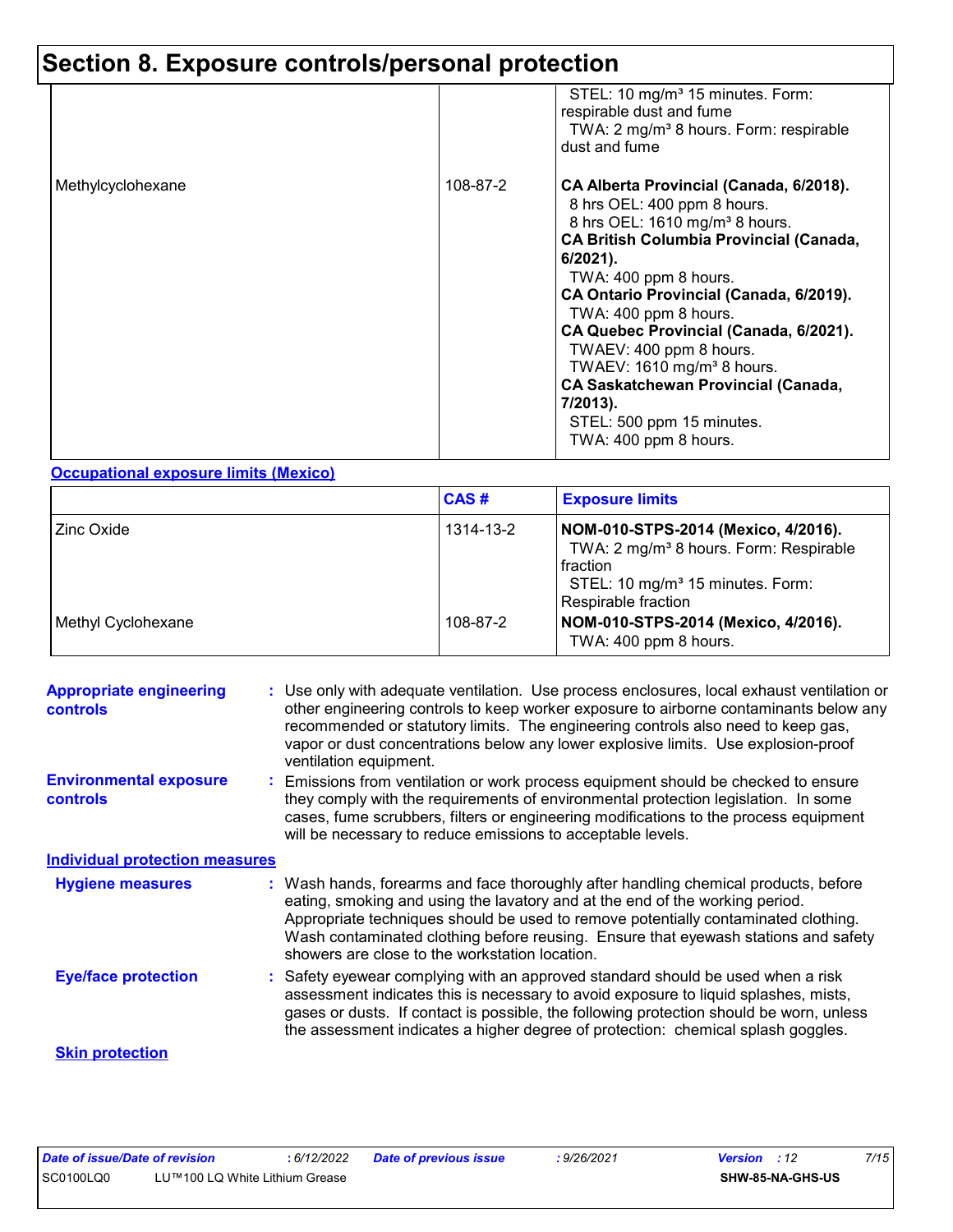### **Section 8. Exposure controls/personal protection**

| <b>Hand protection</b>        | : Chemical-resistant, impervious gloves complying with an approved standard should be<br>worn at all times when handling chemical products if a risk assessment indicates this is<br>necessary. Considering the parameters specified by the glove manufacturer, check<br>during use that the gloves are still retaining their protective properties. It should be<br>noted that the time to breakthrough for any glove material may be different for different<br>glove manufacturers. In the case of mixtures, consisting of several substances, the<br>protection time of the gloves cannot be accurately estimated. |
|-------------------------------|------------------------------------------------------------------------------------------------------------------------------------------------------------------------------------------------------------------------------------------------------------------------------------------------------------------------------------------------------------------------------------------------------------------------------------------------------------------------------------------------------------------------------------------------------------------------------------------------------------------------|
| <b>Body protection</b>        | : Personal protective equipment for the body should be selected based on the task being<br>performed and the risks involved and should be approved by a specialist before<br>handling this product. When there is a risk of ignition from static electricity, wear anti-<br>static protective clothing. For the greatest protection from static discharges, clothing<br>should include anti-static overalls, boots and gloves.                                                                                                                                                                                         |
| <b>Other skin protection</b>  | : Appropriate footwear and any additional skin protection measures should be selected<br>based on the task being performed and the risks involved and should be approved by a<br>specialist before handling this product.                                                                                                                                                                                                                                                                                                                                                                                              |
| <b>Respiratory protection</b> | : Based on the hazard and potential for exposure, select a respirator that meets the<br>appropriate standard or certification. Respirators must be used according to a<br>respiratory protection program to ensure proper fitting, training, and other important<br>aspects of use.                                                                                                                                                                                                                                                                                                                                    |

# **Section 9. Physical and chemical properties**

The conditions of measurement of all properties are at standard temperature and pressure unless otherwise indicated.

| <b>Appearance</b>                                                 |                                                                |
|-------------------------------------------------------------------|----------------------------------------------------------------|
| <b>Physical state</b>                                             | Liquid.                                                        |
| <b>Color</b>                                                      | Not available.                                                 |
| Odor                                                              | Not available.                                                 |
| <b>Odor threshold</b>                                             | Not available.                                                 |
| рH                                                                | Not applicable.                                                |
| <b>Melting point/freezing point</b>                               | : Not available.                                               |
| <b>Boiling point, initial boiling</b><br>point, and boiling range | : $100^{\circ}$ C (212 $^{\circ}$ F)                           |
| <b>Flash point</b>                                                | : Closed cup: -23°C (-9.4°F) [Pensky-Martens Closed Cup]       |
| <b>Evaporation rate</b>                                           | 1.5 (butyl acetate = $1$ )                                     |
| <b>Flammability</b>                                               | Not available.                                                 |
| Lower and upper explosion<br>limit/flammability limit             | $:$ Lower: $0.9\%$<br>Upper: 6.7%                              |
| <b>Vapor pressure</b>                                             | : 6.1 kPa $(45.997 \text{ mm Hg})$                             |
| <b>Relative vapor density</b>                                     | : $3.39$ [Air = 1]                                             |
| <b>Relative density</b>                                           | 0.78                                                           |
| <b>Solubility</b>                                                 | Not available.                                                 |
| <b>Partition coefficient: n-</b><br>octanol/water                 | : Not applicable.                                              |
| <b>Auto-ignition temperature</b>                                  | : Not available.                                               |
| <b>Decomposition temperature</b>                                  | : Not available.                                               |
| <b>Viscosity</b>                                                  | Kinematic (40°C (104°F)): <20.5 mm <sup>2</sup> /s (<20.5 cSt) |
| <b>Molecular weight</b>                                           | Not applicable.                                                |
| <b>Aerosol product</b>                                            |                                                                |
| <b>Heat of combustion</b>                                         | : $36.457$ kJ/g                                                |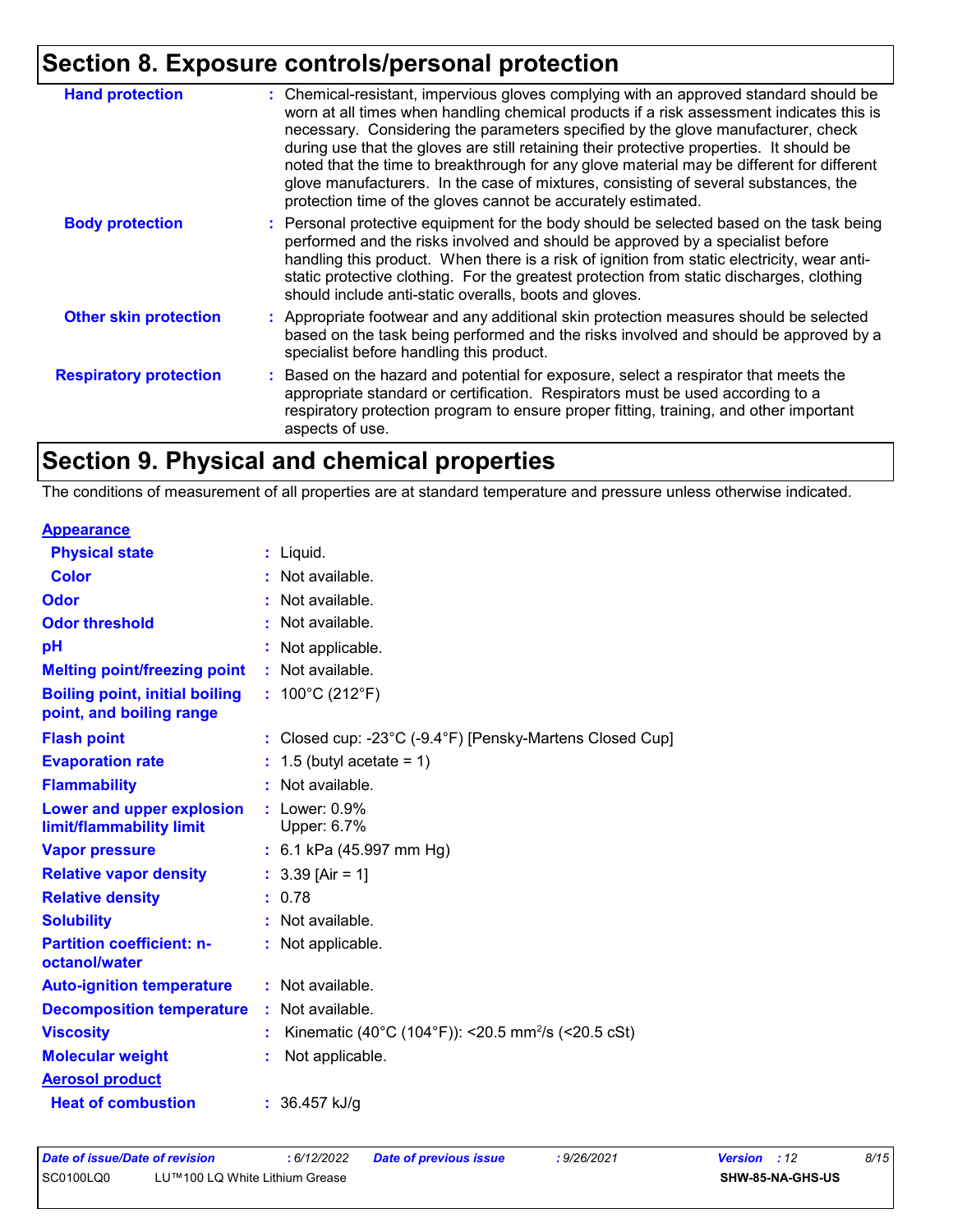### **Section 10. Stability and reactivity**

| <b>Reactivity</b>                                   | : No specific test data related to reactivity available for this product or its ingredients.                                                                                                                                               |
|-----------------------------------------------------|--------------------------------------------------------------------------------------------------------------------------------------------------------------------------------------------------------------------------------------------|
| <b>Chemical stability</b>                           | : The product is stable.                                                                                                                                                                                                                   |
| <b>Possibility of hazardous</b><br><b>reactions</b> | : Under normal conditions of storage and use, hazardous reactions will not occur.                                                                                                                                                          |
| <b>Conditions to avoid</b>                          | : Avoid all possible sources of ignition (spark or flame). Do not pressurize, cut, weld,<br>braze, solder, drill, grind or expose containers to heat or sources of ignition. Do not<br>allow vapor to accumulate in low or confined areas. |
| <b>Incompatible materials</b>                       | $\therefore$ Reactive or incompatible with the following materials:<br>oxidizing materials                                                                                                                                                 |
| <b>Hazardous decomposition</b><br>products          | : Under normal conditions of storage and use, hazardous decomposition products should<br>not be produced.                                                                                                                                  |

### **Section 11. Toxicological information**

#### **Information on toxicological effects**

**Acute toxicity**

| <b>Product/ingredient name</b>                | <b>Result</b>                                                                | <b>Species</b> | <b>Dose</b>                             | <b>Exposure</b> |
|-----------------------------------------------|------------------------------------------------------------------------------|----------------|-----------------------------------------|-----------------|
| Heavy Naphthenic Petroleum   LD50 Oral<br>Oil |                                                                              | Rat            | $>5000$ mg/kg                           |                 |
|                                               | Highly refined Naphthenic Oil   LC50 Inhalation Dusts and mists<br>LD50 Oral | Rat<br>Rat     | $2180$ mg/m <sup>3</sup><br>>5000 mg/kg | 14 hours        |

#### **Irritation/Corrosion**

| <b>Product/ingredient name</b>    | <b>Result</b>            | <b>Species</b> | <b>Score</b> | <b>Exposure</b>    | <b>Observation</b>       |
|-----------------------------------|--------------------------|----------------|--------------|--------------------|--------------------------|
| Heavy Naphthenic Petroleum<br>Oil | Skin - Severe irritant   | Rabbit         |              | 500 mg             |                          |
| Highly refined Naphthenic Oil     | Skin - Moderate irritant | Rabbit         |              | 24 hours 0.5<br>MI | $\overline{\phantom{a}}$ |
|                                   | Skin - Severe irritant   | Rabbit         |              | 500 mg             |                          |
| <b>Zinc Oxide</b>                 | Eyes - Mild irritant     | Rabbit         |              | 24 hours 500<br>mg |                          |
|                                   | Skin - Mild irritant     | Rabbit         |              | 24 hours 500<br>mg | $\overline{\phantom{a}}$ |
| Methyl Cyclohexane                | Eyes - Mild irritant     | Rabbit         |              | 24 hours 100<br>uL |                          |
|                                   | Skin - Mild irritant     | Rabbit         |              | 24 hours 500<br>uL | $\overline{\phantom{a}}$ |

#### **Sensitization**

Not available.

#### **Mutagenicity**

Not available.

#### **Carcinogenicity**

Not available.

#### **Reproductive toxicity**

Not available.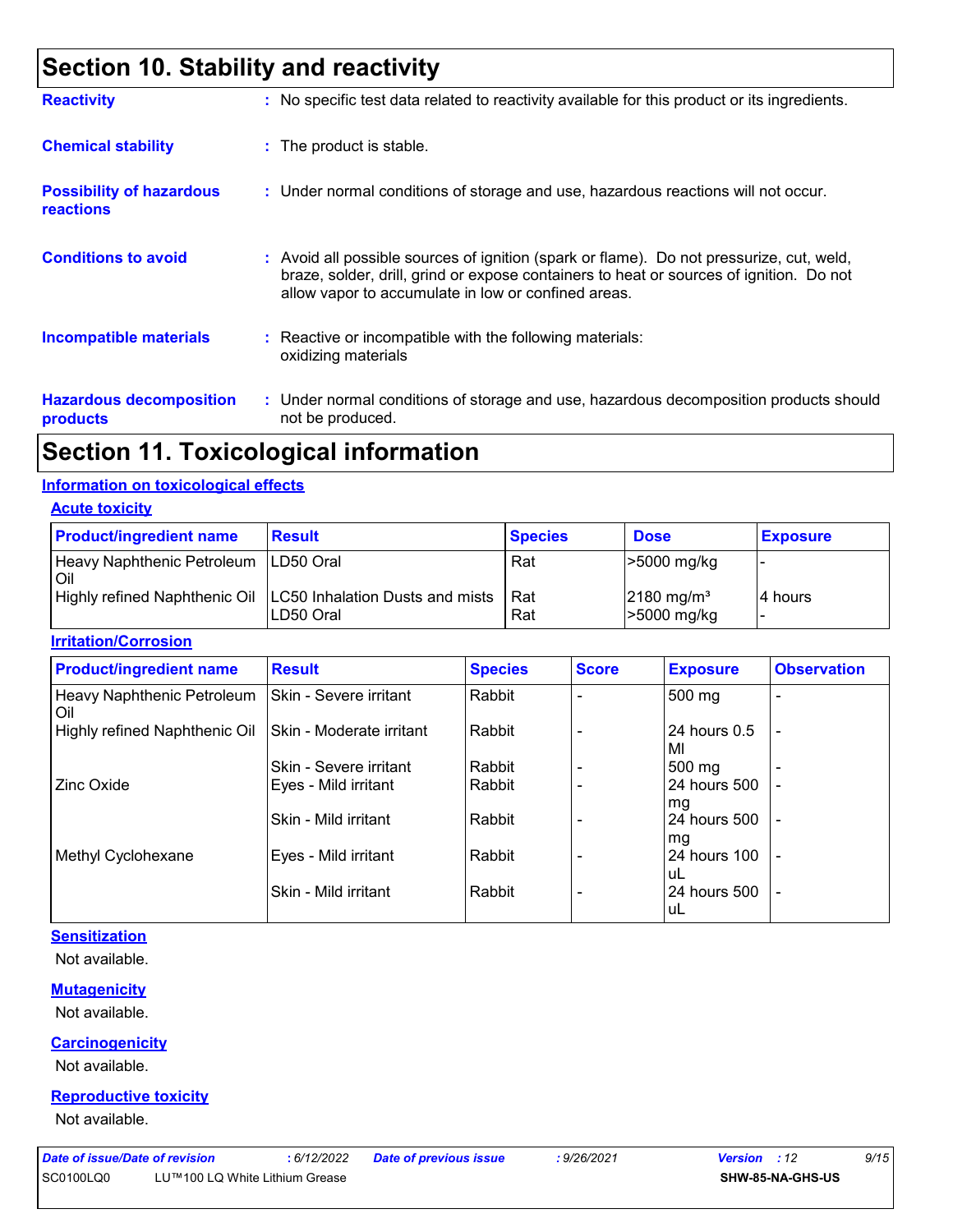### **Section 11. Toxicological information**

#### **Teratogenicity**

Not available.

#### **Specific target organ toxicity (single exposure)**

| <b>Name</b>                         | <b>Category</b> | <b>Route of</b><br>exposure | <b>Target organs</b>               |
|-------------------------------------|-----------------|-----------------------------|------------------------------------|
| Light Aliphatic Hydrocarbon Solvent | Category 3      |                             | Respiratory tract<br>l irritation. |
|                                     | Category 3      |                             | l Narcotic effects                 |
| Lt. Aliphatic Hydrocarbon Solvent   | Category 3      |                             | Respiratory tract<br>l irritation. |
|                                     | Category 3      |                             | l Narcotic effects                 |
| Methyl Cyclohexane                  | Category 3      |                             | Narcotic effects                   |

#### **Specific target organ toxicity (repeated exposure)**

| <b>Name</b>                                                              | <b>Category</b>          | <b>Route of</b><br><b>Lexposure</b> | <b>Target organs</b> |
|--------------------------------------------------------------------------|--------------------------|-------------------------------------|----------------------|
| Light Aliphatic Hydrocarbon Solvent<br>Lt. Aliphatic Hydrocarbon Solvent | Category 2<br>Category 2 |                                     |                      |

#### **Aspiration hazard**

| <b>Name</b>                         | ⊺Result                               |
|-------------------------------------|---------------------------------------|
| Light Aliphatic Hydrocarbon Solvent | <b>ASPIRATION HAZARD - Category 1</b> |
| Lt. Aliphatic Hydrocarbon Solvent   | <b>ASPIRATION HAZARD - Category 1</b> |
| Methyl Cyclohexane                  | <b>ASPIRATION HAZARD - Category 1</b> |

#### **Information on the likely :** Not available. **routes of exposure**

### **Potential acute health effects**

| <b>Eye contact</b>  | : No known significant effects or critical hazards.                                                                          |  |
|---------------------|------------------------------------------------------------------------------------------------------------------------------|--|
| <b>Inhalation</b>   | : Can cause central nervous system (CNS) depression. May cause drowsiness or<br>dizziness. May cause respiratory irritation. |  |
| <b>Skin contact</b> | : Causes skin irritation.                                                                                                    |  |
| <b>Ingestion</b>    | : Can cause central nervous system (CNS) depression. May be fatal if swallowed and<br>enters airways.                        |  |
|                     |                                                                                                                              |  |

#### **Symptoms related to the physical, chemical and toxicological characteristics**

| <b>Eye contact</b>  | : Adverse symptoms may include the following:<br>pain or irritation<br>watering<br>redness                                                                                                |
|---------------------|-------------------------------------------------------------------------------------------------------------------------------------------------------------------------------------------|
| <b>Inhalation</b>   | : Adverse symptoms may include the following:<br>respiratory tract irritation<br>coughing<br>nausea or vomiting<br>headache<br>drowsiness/fatique<br>dizziness/vertigo<br>unconsciousness |
| <b>Skin contact</b> | : Adverse symptoms may include the following:<br>irritation<br>redness                                                                                                                    |

| Date of issue/Date of revision |                                | 6/12/2022 | <b>Date of previous issue</b> | : 9/26/2021 | <b>Version</b> : 12 | 10/15 |
|--------------------------------|--------------------------------|-----------|-------------------------------|-------------|---------------------|-------|
| SC0100LQ0                      | LU™100 LQ White Lithium Grease |           |                               |             | SHW-85-NA-GHS-US    |       |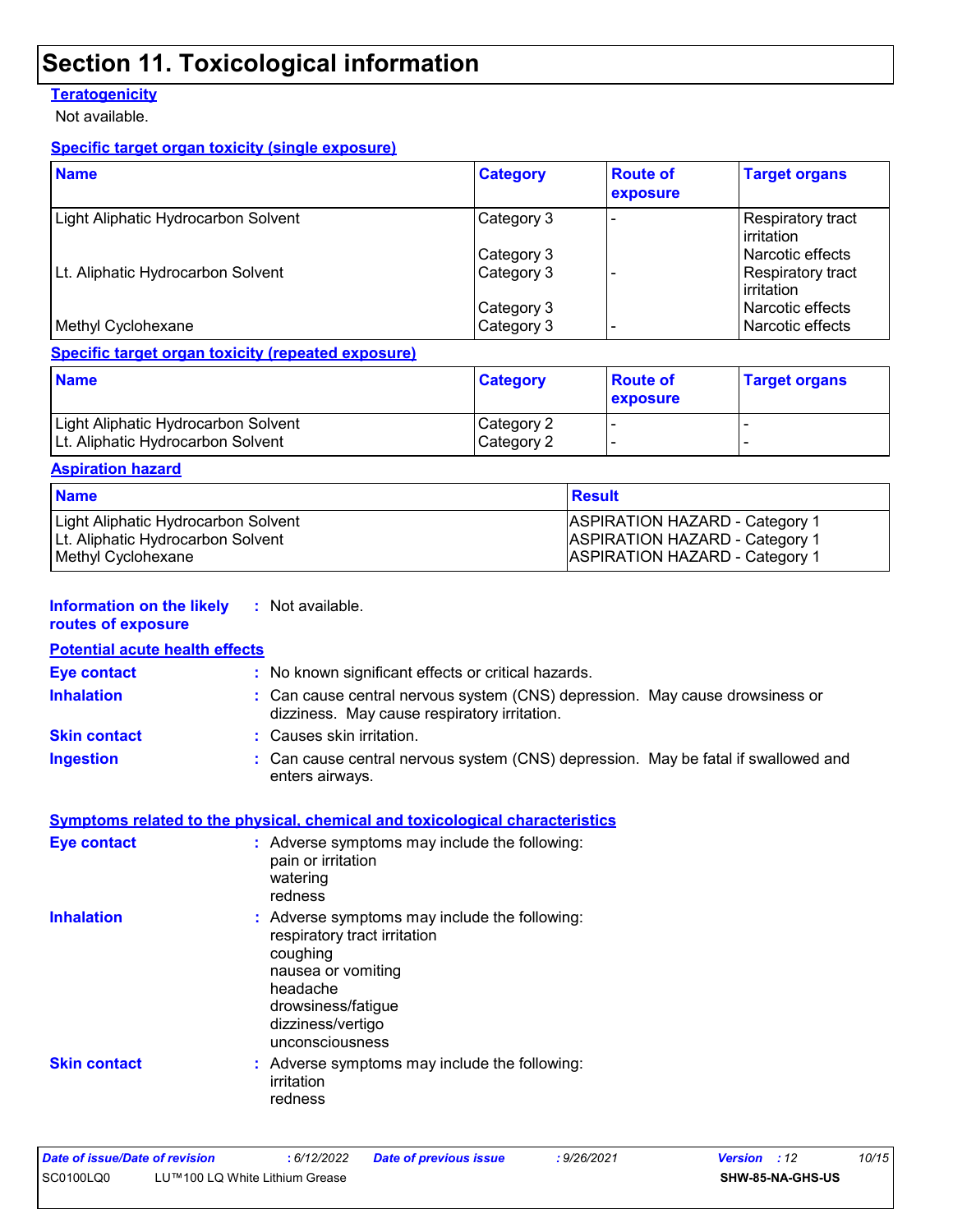### **Section 11. Toxicological information**

| <b>Ingestion</b>                                  | : Adverse symptoms may include the following:<br>nausea or vomiting                      |
|---------------------------------------------------|------------------------------------------------------------------------------------------|
|                                                   | Delayed and immediate effects and also chronic effects from short and long term exposure |
| <b>Short term exposure</b>                        |                                                                                          |
| <b>Potential immediate</b><br>effects             | : Not available.                                                                         |
| <b>Potential delayed effects</b>                  | : Not available.                                                                         |
| Long term exposure                                |                                                                                          |
| <b>Potential immediate</b><br>effects             | : Not available.                                                                         |
| <b>Potential delayed effects : Not available.</b> |                                                                                          |
| <b>Potential chronic health effects</b>           |                                                                                          |
| Not available.                                    |                                                                                          |
| <b>General</b>                                    | : May cause damage to organs through prolonged or repeated exposure.                     |
| <b>Carcinogenicity</b>                            | : No known significant effects or critical hazards.                                      |
| <b>Mutagenicity</b>                               | : No known significant effects or critical hazards.                                      |
| <b>Teratogenicity</b>                             | : No known significant effects or critical hazards.                                      |
| <b>Developmental effects</b>                      | : No known significant effects or critical hazards.                                      |
| <b>Fertility effects</b>                          | : No known significant effects or critical hazards.                                      |

**Numerical measures of toxicity** Not available. **Acute toxicity estimates**

# **Section 12. Ecological information**

#### **Toxicity**

| <b>Product/ingredient name</b>       | <b>Result</b>                                                       | <b>Species</b>                                                                                       | <b>Exposure</b>        |
|--------------------------------------|---------------------------------------------------------------------|------------------------------------------------------------------------------------------------------|------------------------|
| Lt. Aliphatic Hydrocarbon<br>Solvent | Acute LC50 >100000 ppm Fresh water                                  | Fish - Oncorhynchus mykiss                                                                           | 96 hours               |
| Zinc Oxide                           | Acute IC50 1.85 mg/l Marine water<br>Acute LC50 98 µg/l Fresh water | Algae - Skeletonema costatum<br>Daphnia - Daphnia magna -<br>l Neonate                               | 196 hours<br>48 hours  |
| Methyl Cyclohexane                   | Acute LC50 1.1 ppm Fresh water<br>Acute LC50 5800 µg/l Marine water | Fish - Oncorhynchus mykiss<br>Fish - Morone saxatilis - Juvenile<br>(Fledgling, Hatchling, Weanling) | l 96 hours<br>96 hours |

#### **Persistence and degradability**

Not available.

#### **Bioaccumulative potential**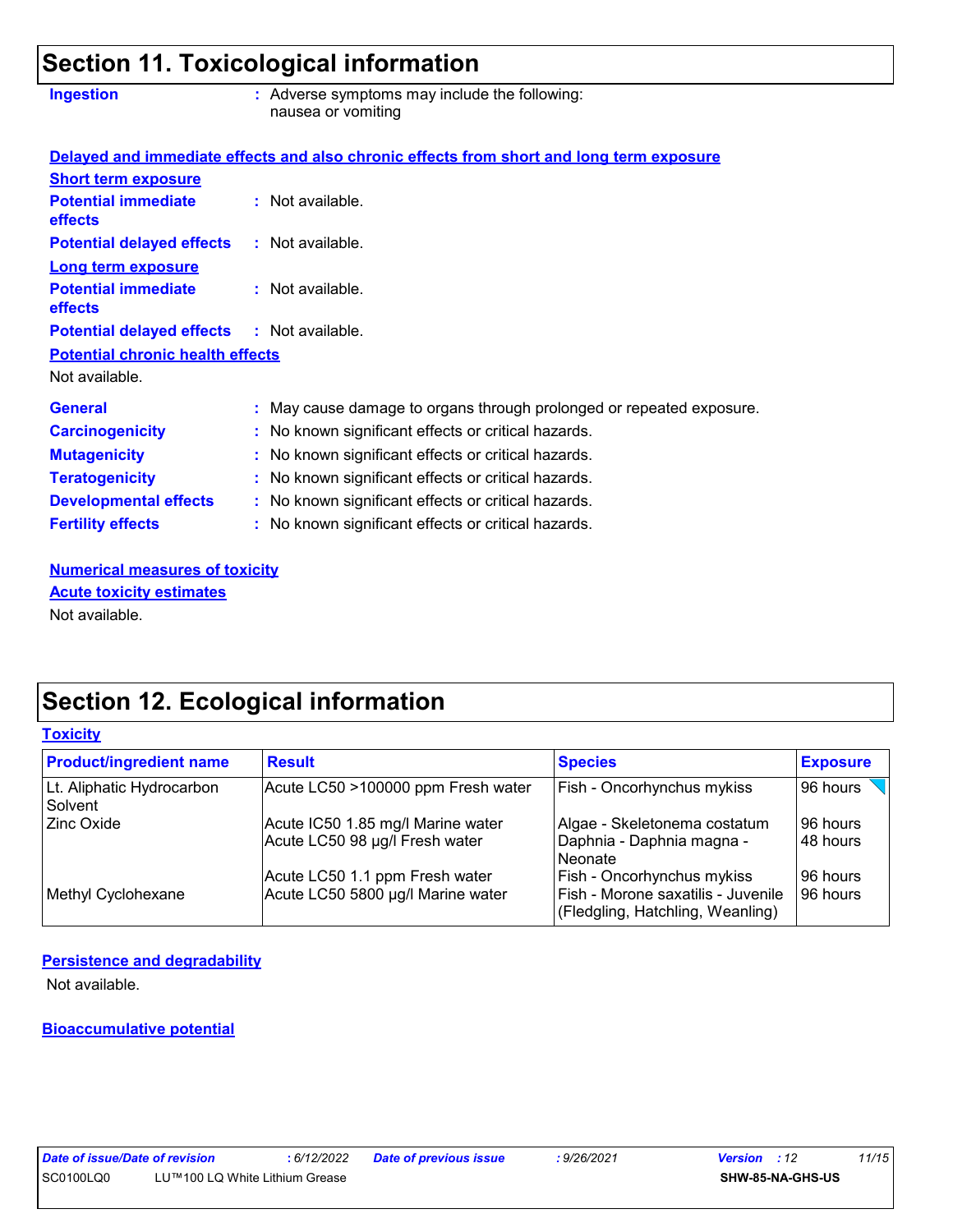### **Section 12. Ecological information**

| <b>Product/ingredient name</b>         | $LogP_{ow}$              | <b>BCF</b>      | <b>Potential</b> |
|----------------------------------------|--------------------------|-----------------|------------------|
| Light Aliphatic Hydrocarbon<br>Solvent | $\overline{\phantom{0}}$ | 10 to 2500      | high             |
| Lt. Aliphatic Hydrocarbon<br>Solvent   |                          | 10 to 2500      | high             |
| Zinc Oxide<br>Methyl Cyclohexane       |                          | 28960<br>186.21 | high<br>low      |

#### **Mobility in soil**

**Soil/water partition coefficient (KOC)**

**:** Not available.

**Other adverse effects** : No known significant effects or critical hazards.

### **Section 13. Disposal considerations**

### **Disposal methods :**

The generation of waste should be avoided or minimized wherever possible. Disposal of this product, solutions and any by-products should at all times comply with the requirements of environmental protection and waste disposal legislation and any regional local authority requirements. Dispose of surplus and non-recyclable products via a licensed waste disposal contractor. Waste should not be disposed of untreated to the sewer unless fully compliant with the requirements of all authorities with jurisdiction. Waste packaging should be recycled. Incineration or landfill should only be considered when recycling is not feasible. This material and its container must be disposed of in a safe way. Care should be taken when handling emptied containers that have not been cleaned or rinsed out. Empty containers or liners may retain some product residues. Vapor from product residues may create a highly flammable or explosive atmosphere inside the container. Do not cut, weld or grind used containers unless they have been cleaned thoroughly internally. Avoid dispersal of spilled material and runoff and contact with soil, waterways, drains and sewers.

### **Section 14. Transport information**

|                                      | <b>DOT</b><br><b>Classification</b>                                                                       | <b>TDG</b><br><b>Classification</b>                                                                       | <b>Mexico</b><br><b>Classification</b>                                                                    | <b>IATA</b>                                                                                               | <b>IMDG</b>                                                                                                                                                                                  |
|--------------------------------------|-----------------------------------------------------------------------------------------------------------|-----------------------------------------------------------------------------------------------------------|-----------------------------------------------------------------------------------------------------------|-----------------------------------------------------------------------------------------------------------|----------------------------------------------------------------------------------------------------------------------------------------------------------------------------------------------|
| <b>UN number</b>                     | UN1993                                                                                                    | UN1993                                                                                                    | UN1993                                                                                                    | <b>UN1993</b>                                                                                             | <b>UN1993</b>                                                                                                                                                                                |
| <b>UN proper</b><br>shipping name    | <b>FLAMMABLE</b><br>LIQUIDS, N.O.S.<br>(Light Aliphatic<br>Hydrocarbon<br>Solvent, Methyl<br>Cyclohexane) | <b>FLAMMABLE</b><br>LIQUIDS, N.O.S.<br>(Light Aliphatic<br>Hydrocarbon<br>Solvent, Methyl<br>Cyclohexane) | <b>FLAMMABLE</b><br>LIQUIDS, N.O.S.<br>(Light Aliphatic<br>Hydrocarbon<br>Solvent, Methyl<br>Cyclohexane) | <b>FLAMMABLE</b><br>LIQUIDS, N.O.S.<br>(Light Aliphatic<br>Hydrocarbon<br>Solvent, Methyl<br>Cyclohexane) | <b>FLAMMABLE</b><br>LIQUIDS, N.O.S.<br>(Light Aliphatic<br>Hydrocarbon<br>Solvent, Methyl<br>Cyclohexane).<br>Marine pollutant<br>(Light Aliphatic<br>Hydrocarbon<br>Solvent, Zinc<br>Oxide) |
| <b>Transport</b><br>hazard class(es) | $\mathbf{3}$                                                                                              | 3                                                                                                         | 3                                                                                                         | 3                                                                                                         | 3<br>⊻2                                                                                                                                                                                      |
| <b>Packing group</b>                 | $\mathbf{H}$                                                                                              | Ш                                                                                                         | Ш                                                                                                         | $\mathbf{I}$                                                                                              | Ш                                                                                                                                                                                            |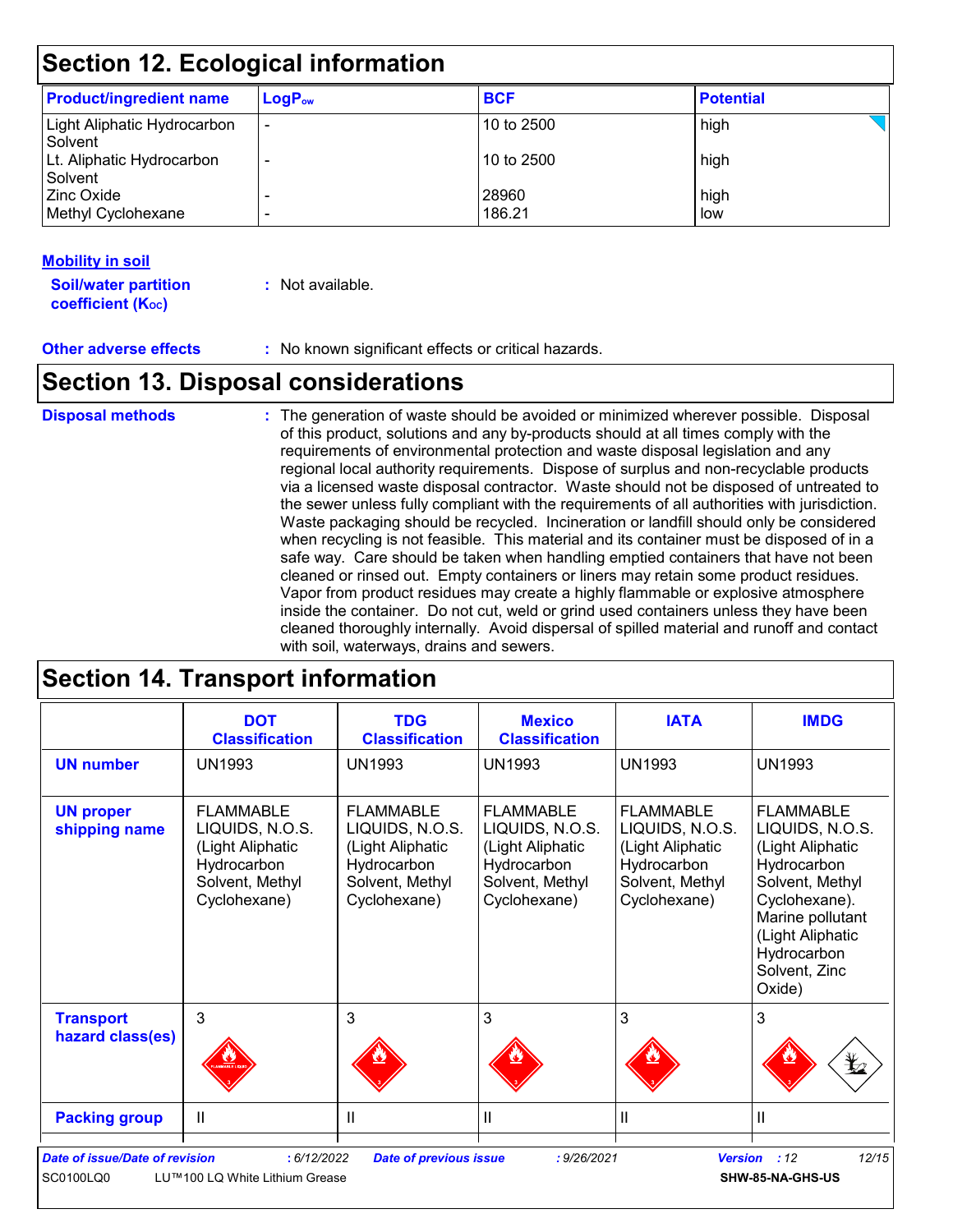| <b>Environmental</b><br>hazards                                                                   | No.                   | No.                                                                                                                                                                                                                                                                                                                                                                                                                                                                                                                                                                                                                                                                                                     | No.                   | Yes. The<br>environmentally<br>hazardous<br>substance mark<br>is not required.                                                | Yes.                                                                                                                                               |
|---------------------------------------------------------------------------------------------------|-----------------------|---------------------------------------------------------------------------------------------------------------------------------------------------------------------------------------------------------------------------------------------------------------------------------------------------------------------------------------------------------------------------------------------------------------------------------------------------------------------------------------------------------------------------------------------------------------------------------------------------------------------------------------------------------------------------------------------------------|-----------------------|-------------------------------------------------------------------------------------------------------------------------------|----------------------------------------------------------------------------------------------------------------------------------------------------|
| <b>Additional</b><br><b>information</b>                                                           | <b>ERG No.</b><br>128 | Product classified<br>as per the<br>following sections<br>of the<br>Transportation of<br>Dangerous Goods<br>Regulations:<br>2.18-2.19 (Class<br>$3)$ .<br><b>ERG No.</b><br>128                                                                                                                                                                                                                                                                                                                                                                                                                                                                                                                         | <b>ERG No.</b><br>128 | The<br>environmentally<br>hazardous<br>substance mark<br>may appear if<br>required by other<br>transportation<br>regulations. | The marine<br>pollutant mark is<br>not required when<br>transported in<br>sizes of ≤5 L or ≤5<br>kg.<br><b>Emergency</b><br>schedules F-E, S-<br>E |
| <b>Special precautions for user :</b><br><b>Transport in bulk according</b><br>to IMO instruments |                       | Multi-modal shipping descriptions are provided for informational purposes and do not<br>consider container sizes. The presence of a shipping description for a particular<br>mode of transport (sea, air, etc.), does not indicate that the product is packaged<br>suitably for that mode of transport. All packaging must be reviewed for suitability<br>prior to shipment, and compliance with the applicable regulations is the sole<br>responsibility of the person offering the product for transport. People loading and<br>unloading dangerous goods must be trained on all of the risks deriving from the<br>substances and on all actions in case of emergency situations.<br>: Not available. |                       |                                                                                                                               |                                                                                                                                                    |

### **Section 15. Regulatory information**

#### **SARA 313**

SARA 313 (40 CFR 372.45) supplier notification can be found on the Environmental Data Sheet.

#### **California Prop. 65**

WARNING: This product contains chemicals known to the State of California to cause cancer and birth defects or other reproductive harm.

#### **International regulations**

**International lists :**

**Australia inventory (AIIC)**: Not determined. **China inventory (IECSC)**: Not determined. **Japan inventory (CSCL)**: Not determined. **Japan inventory (ISHL)**: Not determined. **Korea inventory (KECI)**: Not determined. **New Zealand Inventory of Chemicals (NZIoC)**: Not determined. **Philippines inventory (PICCS)**: Not determined. **Taiwan Chemical Substances Inventory (TCSI)**: Not determined. **Thailand inventory**: Not determined. **Turkey inventory**: Not determined. **Vietnam inventory**: Not determined.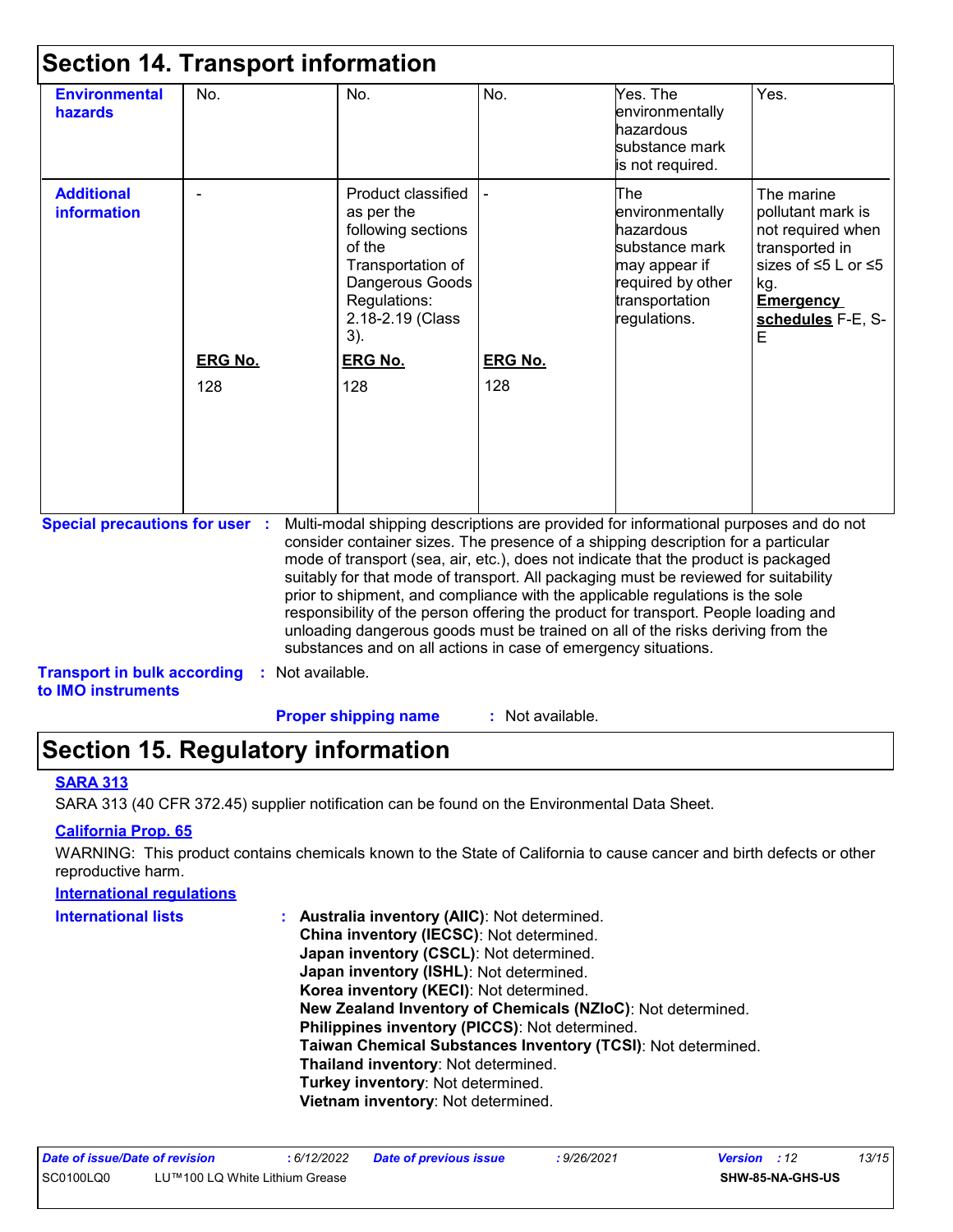### **Section 16. Other information**

**Hazardous Material Information System (U.S.A.)**



**The customer is responsible for determining the PPE code for this material. For more information on HMIS® Personal Protective Equipment (PPE) codes, consult the HMIS® Implementation Manual.**

**Caution: HMIS® ratings are based on a 0-4 rating scale, with 0 representing minimal hazards or risks, and 4 representing significant hazards or risks. Although HMIS® ratings and the associated label are not required on SDSs or products leaving a facility under 29 CFR 1910.1200, the preparer may choose to provide them. HMIS® ratings are to be used with a fully implemented HMIS® program. HMIS® is a registered trademark and service mark of the American Coatings Association, Inc.**

**Procedure used to derive the classification**

|                                                                                                                                                                                                                                                                                                                                                                                | <b>Justification</b>                                                                                                                                                                                                                                                                             |                                                                                                                                                                    |
|--------------------------------------------------------------------------------------------------------------------------------------------------------------------------------------------------------------------------------------------------------------------------------------------------------------------------------------------------------------------------------|--------------------------------------------------------------------------------------------------------------------------------------------------------------------------------------------------------------------------------------------------------------------------------------------------|--------------------------------------------------------------------------------------------------------------------------------------------------------------------|
| FLAMMABLE LIQUIDS - Category 2<br>SKIN CORROSION/IRRITATION - Category 2<br>SPECIFIC TARGET ORGAN TOXICITY (SINGLE EXPOSURE) (Respiratory tract<br>irritation) - Category 3<br>SPECIFIC TARGET ORGAN TOXICITY (SINGLE EXPOSURE) (Narcotic effects) -<br>Category 3<br>SPECIFIC TARGET ORGAN TOXICITY (REPEATED EXPOSURE) - Category 2<br><b>ASPIRATION HAZARD - Category 1</b> | On basis of test data<br>Calculation method<br>Calculation method<br>Calculation method<br>Calculation method<br>Calculation method                                                                                                                                                              |                                                                                                                                                                    |
| <b>History</b>                                                                                                                                                                                                                                                                                                                                                                 |                                                                                                                                                                                                                                                                                                  |                                                                                                                                                                    |
| <b>Date of printing</b>                                                                                                                                                                                                                                                                                                                                                        | : 6/12/2022                                                                                                                                                                                                                                                                                      |                                                                                                                                                                    |
| Date of issue/Date of<br>revision                                                                                                                                                                                                                                                                                                                                              | : 6/12/2022                                                                                                                                                                                                                                                                                      |                                                                                                                                                                    |
| Date of previous issue                                                                                                                                                                                                                                                                                                                                                         | : 9/26/2021                                                                                                                                                                                                                                                                                      |                                                                                                                                                                    |
| <b>Version</b>                                                                                                                                                                                                                                                                                                                                                                 | : 12                                                                                                                                                                                                                                                                                             |                                                                                                                                                                    |
| <b>Key to abbreviations</b>                                                                                                                                                                                                                                                                                                                                                    | $:$ ATE = Acute Toxicity Estimate<br><b>BCF</b> = Bioconcentration Factor<br>IATA = International Air Transport Association<br><b>IBC</b> = Intermediate Bulk Container<br><b>IMDG = International Maritime Dangerous Goods</b><br>LogPow = logarithm of the octanol/water partition coefficient | GHS = Globally Harmonized System of Classification and Labelling of Chemicals<br>$MADDOL = International Convention for the Brownian of Dallution From China 4072$ |

MARPOL = International Convention for the Prevention of Pollution From Ships, 1973 as modified by the Protocol of 1978. ("Marpol" = marine pollution) N/A = Not available

**Indicates information that has changed from previously issued version.**

SGG = Segregation Group UN = United Nations

#### **Notice to reader**

**It is recommended that each customer or recipient of this Safety Data Sheet (SDS) study it carefully and consult resources, as necessary or appropriate, to become aware of and understand the data contained in this SDS and any hazards associated with the product. This information is provided in good faith and believed to be accurate as of the effective date herein. However, no warranty, express or implied, is given. The information presented here applies only to the product as shipped. The addition of any material can change the composition, hazards and risks of the product. Products shall not be repackaged, modified, or tinted except as specifically instructed by the manufacturer, including but not limited to the incorporation of products not specified by the manufacturer, or the use or addition of products in proportions not specified by the manufacturer. Regulatory requirements are subject to change and may differ between various locations and jurisdictions. The customer/buyer/user is**